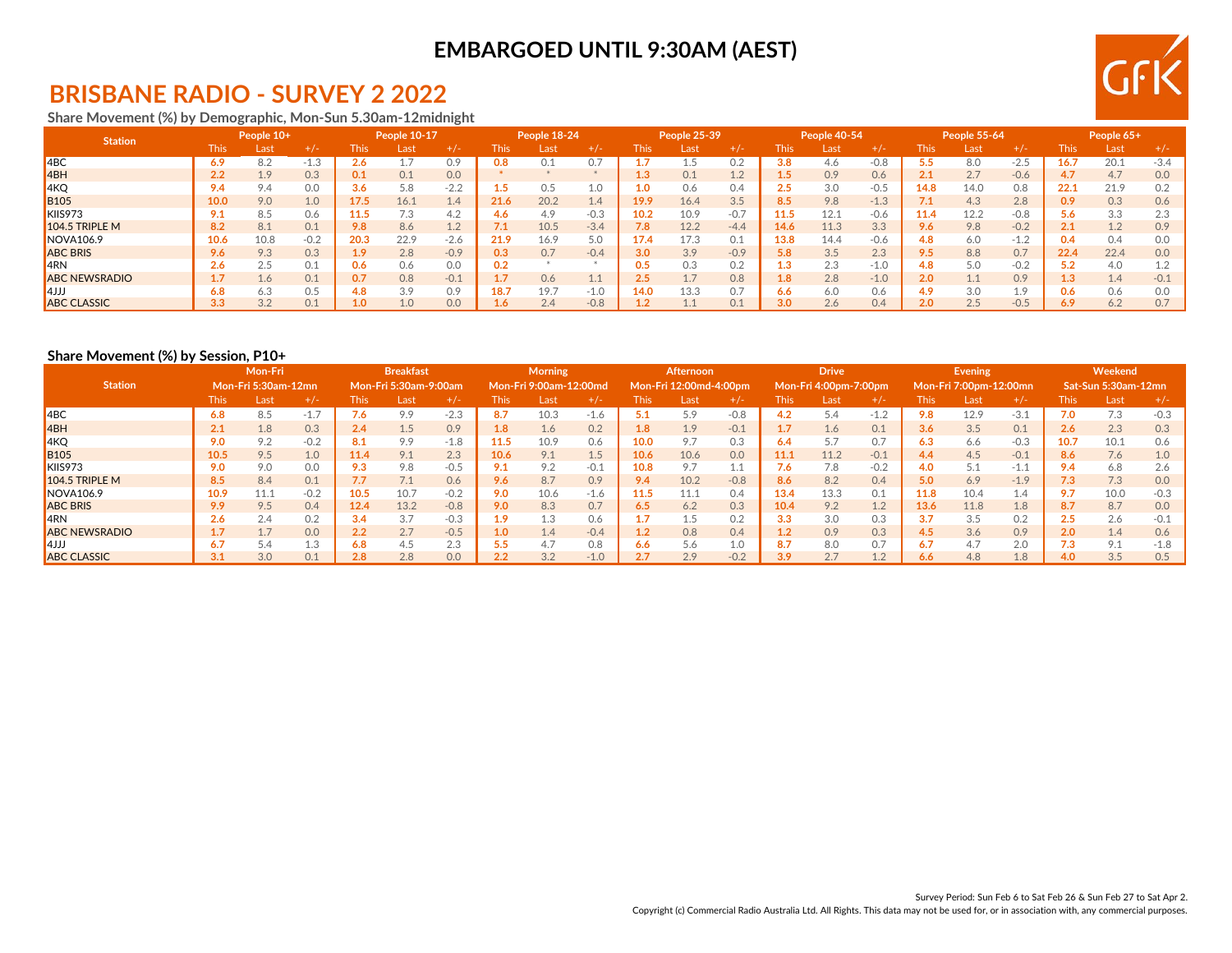# GFIK

## **BRISBANE RADIO - SURVEY 2 2022**

#### **Cumulative Audience (000's) by Demographic, Mon-Sun 5.30am-12midnight**

| <b>Station</b>        |      | People 10+ |       |             | People 10-17 |                |                | People 18-24 |         |             | People 25-39 |                  |             | People 40-54 |          |             | People 55-64 |              |             | People 65+ |       |
|-----------------------|------|------------|-------|-------------|--------------|----------------|----------------|--------------|---------|-------------|--------------|------------------|-------------|--------------|----------|-------------|--------------|--------------|-------------|------------|-------|
|                       | This | Last       | $+/-$ | <b>This</b> | Last         | $+/-$          | <b>This</b>    | Last         | $+/-$   | <b>This</b> | Last         | $+/-$            | <b>This</b> | Last         | $+/-$    | <b>This</b> | Last         | $+/-$        | <b>This</b> | Last       | $+/-$ |
| ABC                   | 152  | 144        |       | 14          | 14           |                |                |              |         |             | 12           |                  | 32          | 23           |          | 23.         |              |              |             | 68         |       |
| 4BH                   | 63   | 61         |       |             |              |                |                |              |         |             |              |                  |             |              |          | 18          | 16           |              |             | 36         |       |
| 4KQ                   | 244  | 256        | $-12$ | 10          | 19           |                |                |              |         |             | 12           |                  | 21          | 28           | $\sim$ . | 65          |              |              | 122         | 120        |       |
| <b>B</b> 105          | 516  | 460        | 56    | 81          |              |                | 81             |              |         | 194         | 170          | 24               | 104         | 97           |          | 41          | 28           | 13           |             |            |       |
| KIIS973               | 445  | 435        | 10    | 69          | 66           |                | 41.            |              |         | 123         | 122          |                  | 98          | 110          | $-12$    | 68          |              |              |             | 36         |       |
| <b>104.5 TRIPLE M</b> | 422  | 425        | -3    | 68          | 67           |                | 48             | 53           | -5      | 109         | 123          | $-14$            | 128         | 113          | 15       | 48          | 48           | $\Omega$     | 22          | 21         |       |
| NOVA106.9             | 602  | 574        | 28    | 106         | 107          |                | 108            |              | 17      | 200         | 196          |                  | 126         | 121          |          | 44          |              |              |             | 18         |       |
| <b>ABC BRIS</b>       | 292  | 277        | 15    | 11          | 16           | $-$            |                | 10           | $-3$    | 36          | 39           | $\sqrt{2}$<br>-3 | 66          | 55           |          | 48          | 45           | $\bigcap$    | 125         | 113        |       |
| <b>IARN</b>           | 100  | 101        |       |             |              |                |                |              |         |             | 8            |                  | 20          | 27           | $\sim$ . | 26          | 26           |              |             | 33         |       |
| <b>ABC NEWSRADIO</b>  | 141  | 126        | 15    |             |              |                | 16             |              |         | 30          | 29           |                  | 40          | 36           |          | 19          |              |              | 26          | 26         |       |
| 4JJJ                  | 383  | 414        | $-31$ | 39          | 47           | $\Omega$<br>-8 | O <sub>1</sub> |              | -5      | 146         | 156          | $-10$            | 76          | 76           |          |             |              | $\sim$<br>-3 |             | 14         |       |
| <b>ABC CLASSIC</b>    | 128  | 109        | 19    | 12          | 10           |                |                |              | $\circ$ | 30          | 22           |                  | 30          | 27           | $\Omega$ |             |              |              |             | 35         |       |
| ∥Total                | 2074 | 2075       |       | 242         | 242          |                | 225            | 221          |         | 550         | 549          |                  | 459         | 467          | -8       | 260         | 259          |              | 339         | 337        |       |

#### **Cumulative Audience (000's) by Session, P10+ [Potential: 2192]**

|                       |             | Mon-Fri<br>Mon-Fri 5:30am-12mn |             |             | <b>Breakfast</b>      |            |             | <b>Morning</b>         |       |             | Afternoon              |       |             | <b>Drive</b>          |       |             | Evening                |          |             | Weekend             |       |
|-----------------------|-------------|--------------------------------|-------------|-------------|-----------------------|------------|-------------|------------------------|-------|-------------|------------------------|-------|-------------|-----------------------|-------|-------------|------------------------|----------|-------------|---------------------|-------|
| <b>Station</b>        |             |                                |             |             | Mon-Fri 5:30am-9:00am |            |             | Mon-Fri 9:00am-12:00md |       |             | Mon-Fri 12:00md-4:00pm |       |             | Mon-Fri 4:00pm-7:00pm |       |             | Mon-Fri 7:00pm-12:00mn |          |             | Sat-Sun 5:30am-12mn |       |
|                       | <b>This</b> | Last                           | $+/-$       | <b>This</b> | Last                  | $+/-$      | <b>This</b> | Last                   | $+/-$ | <b>This</b> | Last                   | $+/-$ | <b>This</b> | Last                  | $+/-$ | <b>This</b> | Last                   | $+/-$    | <b>This</b> | Last                | $+/-$ |
| 14 <sub>BC</sub>      | 129         | 126                            | $\sim$<br>◡ | 100         | 99                    |            | 73          | 85                     | $-12$ | 67          | 67                     |       | 56          | 59                    | -3    | 38          | 37                     |          | 97          | 95                  |       |
| 4BH                   | 55          | 50                             |             | 39          | 31                    |            | 28          | 23                     |       | 27          | 25                     |       | 23          | 23                    |       | 19          |                        |          | 44          | 42                  |       |
| 4KQ                   | 223         | 234                            | $-11$       | 136         | 138                   | -2         | 140         | 135                    |       | 141         | 148                    | $-1$  | 100         | 100                   |       | 60          |                        |          | 170         | 165                 |       |
| <b>B</b> 105          | 470         | 411                            | 59          | 324         | 252                   | 72         | 194         | 180                    | 14    | 253         | 218                    | 35    | 228         | 215                   | 13    | 81          | 67                     | 14       | 302         | 266                 |       |
| KIIS973               | 388         | 382                            | n           | 241         | 216                   | 25         | 182         | L75                    |       | 212         | 211                    |       | 172         | 175                   | $-3$  |             | 76                     | $-19$    | 270         | 245                 |       |
| <b>104.5 TRIPLE M</b> | 357         | 347                            | 10          | 199         | 200                   | $-1$       | 156         | 158                    | $-2$  | 184         | 192                    | $-8$  | 170         | 149                   | 21    | 63          | 63                     | $\Omega$ | 231         | 240                 |       |
| NOVA106.9             | 542         | 520                            | 22          | 338         | 308                   | 30         | 206         | 222                    | $-16$ | 312         | 268                    | 44    | 261         | 259                   |       | 105         | 107                    | $-2$     | 353         | 347                 |       |
| <b>ABC BRIS</b>       | 264         | 251                            | 13          | 185         | 175                   | 10         | 132         | 127                    |       | 135         | 114                    | 21    | 131         | 119                   | 12    | 60          | 54                     | 6        | 180         | 172                 |       |
| <b>I</b> 4RN          | 97          | 89                             | ö           | -61         | 63                    | $ \lambda$ | 35          | 35                     |       | 46          | 34                     | 12    | 54          | 42                    | 12    | 26          |                        |          |             | 67                  |       |
| <b>ABC NEWSRADIO</b>  | 119         | 111                            | 8           | 71          | 71                    | $\Omega$   | 28          | 30                     | $-2$  | 40          | 30                     | 10    | 34          | 26                    |       | 31          | 24                     |          | 76          | 64                  |       |
| 4JJ                   | 344         | 345                            | $-1$        | 232         | 189                   | 43         | 126         | 128                    | $-2$  | 174         | 174                    |       | 175         | 182                   | $-1$  |             | 60                     | 12       | 228         | 257                 |       |
| <b>ABC CLASSIC</b>    | 103         | 90                             | 13          | 47          | 45                    |            | 41          | 40                     |       | 45          | 45                     |       | 51          | 45                    |       | 36          | 22                     | 14       | 81          | 72                  |       |
| Total                 | 1985        | 1986                           |             | 1624        | 1528                  | 96         | 1188        | 1241                   | $-53$ | 1387        | 1369                   | 18    | 1276        | 1282                  | -6    | 601         | 584                    |          | 1709        | 1700                |       |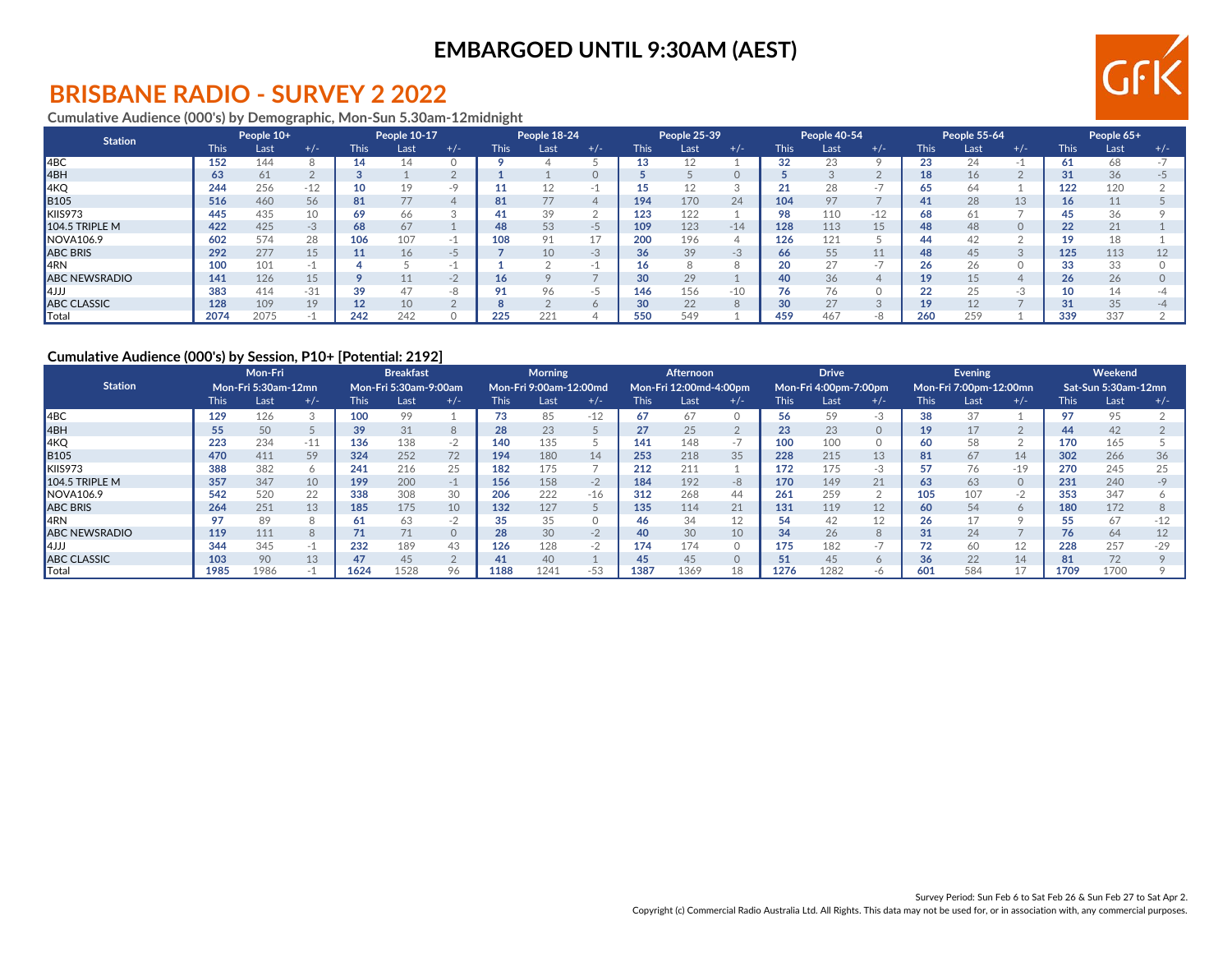

## **BRISBANE RADIO - SURVEY 2 2022**

#### **Average Audience (000's) by Demographic, Mon-Sun 5.30am-12midnight (Ave Qtr Hr Audience)**

| <b>Station</b>         |             | People 10+ |          |             | People 10-17 |       |       | People 18-24 |       |        | People 25-39 |          |             | People 40-54 |       |             | People 55-64 |          |        | People 65+ |  |
|------------------------|-------------|------------|----------|-------------|--------------|-------|-------|--------------|-------|--------|--------------|----------|-------------|--------------|-------|-------------|--------------|----------|--------|------------|--|
|                        | <b>This</b> | Last       | + / -    | <b>This</b> | Last         | $+/-$ | This. | Last         | $+/-$ | This l | Last         | $+/-$    | <b>This</b> | Last         | + / - | <b>This</b> | Last         | $+/-$    | This : | Last       |  |
| ABC                    | 15          | 18         | -3       |             |              |       |       |              |       |        |              |          |             |              |       |             |              |          |        | 12         |  |
| 4BH                    |             | 4          |          |             |              |       |       |              |       |        |              |          |             |              |       |             |              |          |        |            |  |
| 4KQ                    | 21          | 21         |          |             |              |       |       |              |       |        |              |          |             |              |       |             |              |          |        |            |  |
| <b>B</b> 105           | 22          | 20         |          |             |              |       |       |              |       | 8      |              |          |             |              | $-$   |             |              |          |        |            |  |
| KIIS973                | 20          | 19         |          |             |              |       |       |              |       |        |              |          |             |              |       |             |              |          |        |            |  |
| 104.5 TRIPLE M         | 18          | 18         | $\Omega$ |             |              |       |       |              | $-1$  |        |              | $-1$     | õ           |              |       |             |              |          |        |            |  |
| NOVA106.9              | 24          | 24         |          |             |              |       |       |              |       |        |              |          |             |              |       |             |              |          |        |            |  |
| ABC BRIS               | 21          | 21         |          |             |              |       |       |              |       |        |              | $-1$     |             |              |       |             |              | $\Omega$ | 14     | 14         |  |
| 4RN                    |             |            |          |             |              |       |       |              |       |        |              |          |             |              |       |             |              |          |        |            |  |
| <b>ABC NEWSRADIO</b>   |             | 4          |          |             |              |       |       |              |       |        |              | $\Omega$ |             |              |       |             |              |          |        |            |  |
| 4JJ                    | 15          | 14         |          |             |              |       |       |              |       |        |              |          |             |              |       |             |              |          |        |            |  |
| <b>ABC CLASSIC</b>     |             |            |          |             |              |       |       |              |       |        |              |          |             |              |       |             |              |          |        |            |  |
| $\  \mathsf{Total} \ $ | 223         | 222        |          | 19          | 20           |       | 16    |              |       | 42     | 43           |          | 53          | 50           |       | 33          |              |          | oт     | 62         |  |

#### **Average Audience (000's) by Session, P10+ [Potential: 2192]**

|                       |             | Mon-Fri             |       |             | <b>Breakfast</b>      |    |             | <b>Morning</b>         |                       |             | <b>Afternoon</b>       |      |             | <b>Drive</b>          |    |             | <b>Evening</b>         |       |                 | Weekend             |       |
|-----------------------|-------------|---------------------|-------|-------------|-----------------------|----|-------------|------------------------|-----------------------|-------------|------------------------|------|-------------|-----------------------|----|-------------|------------------------|-------|-----------------|---------------------|-------|
| <b>Station</b>        |             | Mon-Fri 5:30am-12mn |       |             | Mon-Fri 5:30am-9:00am |    |             | Mon-Fri 9:00am-12:00md |                       |             | Mon-Fri 12:00md-4:00pm |      |             | Mon-Fri 4:00pm-7:00pm |    |             | Mon-Fri 7:00pm-12:00mn |       |                 | Sat-Sun 5:30am-12mn |       |
|                       | <b>This</b> | Last                | $+/-$ | <b>This</b> | Last                  |    | <b>This</b> | Last                   | $+/-$                 | <b>This</b> | Last                   | +7-  | <b>This</b> | Last                  |    | <b>This</b> | Last                   | + / - | <b>This</b>     | Last                |       |
| 14BC                  | 16          | 20                  |       | 28          | 35                    |    | 28          | 35                     | $\rightarrow$<br>$-1$ | 15          | 17                     | $-2$ |             |                       | -3 |             |                        | $-2$  | 13              |                     |       |
| 4BH                   |             |                     |       |             |                       |    | 6           |                        |                       |             |                        |      |             |                       |    |             |                        |       |                 |                     |       |
| 4KQ                   | 21          | 21                  |       | 30          | 35                    | -5 | 38          |                        |                       | 29          | 27                     |      | 14          |                       |    |             |                        |       | 20              | 20                  |       |
| <b>B105</b>           | 25          | 22                  |       | 42          | 32                    | 10 | 35          | 31                     |                       | 31          | 30                     |      | 24          | 24                    |    |             |                        |       | 16              |                     |       |
| KIIS973               | 22          | 21                  |       | 35          | 34                    |    | 30          | 31                     | -1                    | 32          | 27                     |      | 17          |                       |    |             |                        |       |                 |                     |       |
| <b>104.5 TRIPLE M</b> | 20          | 20                  |       | 29          | 25                    |    | 31          | 29                     | $\Omega$              | 27          | 29                     | $-2$ | 19          | 18                    |    |             |                        |       | 14              | 14                  |       |
| NOVA106.9             | 26          | 26                  |       | 39          | 37                    |    | 30          | 35                     | -5                    | 33          | 31                     |      | 29          | 29                    |    |             |                        |       | 18              | 20                  |       |
| <b>ABC BRIS</b>       | 24          | 22                  |       | 46          | 46                    |    | 30          | 28                     | $\overline{2}$        | 19          | 18                     |      | 23          | 20                    |    |             |                        |       | 16 <sup>1</sup> | 17                  |       |
| ∥4RN                  |             | <sup>n</sup>        |       | 13          | 13                    |    |             |                        |                       |             |                        |      |             |                       |    |             |                        |       |                 |                     |       |
| <b>ABC NEWSRADIO</b>  | 4           |                     |       | 8           | 10                    |    |             |                        | $-2$                  |             |                        |      |             |                       |    |             |                        |       |                 |                     |       |
| 14JJJ                 | 16          | 13                  |       | 25          | 16                    |    | 18          |                        |                       | 19          | 16                     |      | 19          |                       |    |             |                        |       | 14              |                     |       |
| <b>ABC CLASSIC</b>    |             |                     |       | 10          | 10                    |    |             |                        | $-4$                  |             | 8                      |      |             |                       |    |             |                        |       |                 |                     |       |
| $\  \text{Total}$     | 238         | 233                 |       | 370         | 350                   | 20 | 328         | 335                    | $-1$                  | 291         | 284                    |      | 220         | 217                   |    | 61          |                        |       | 186             | 196                 | $-10$ |